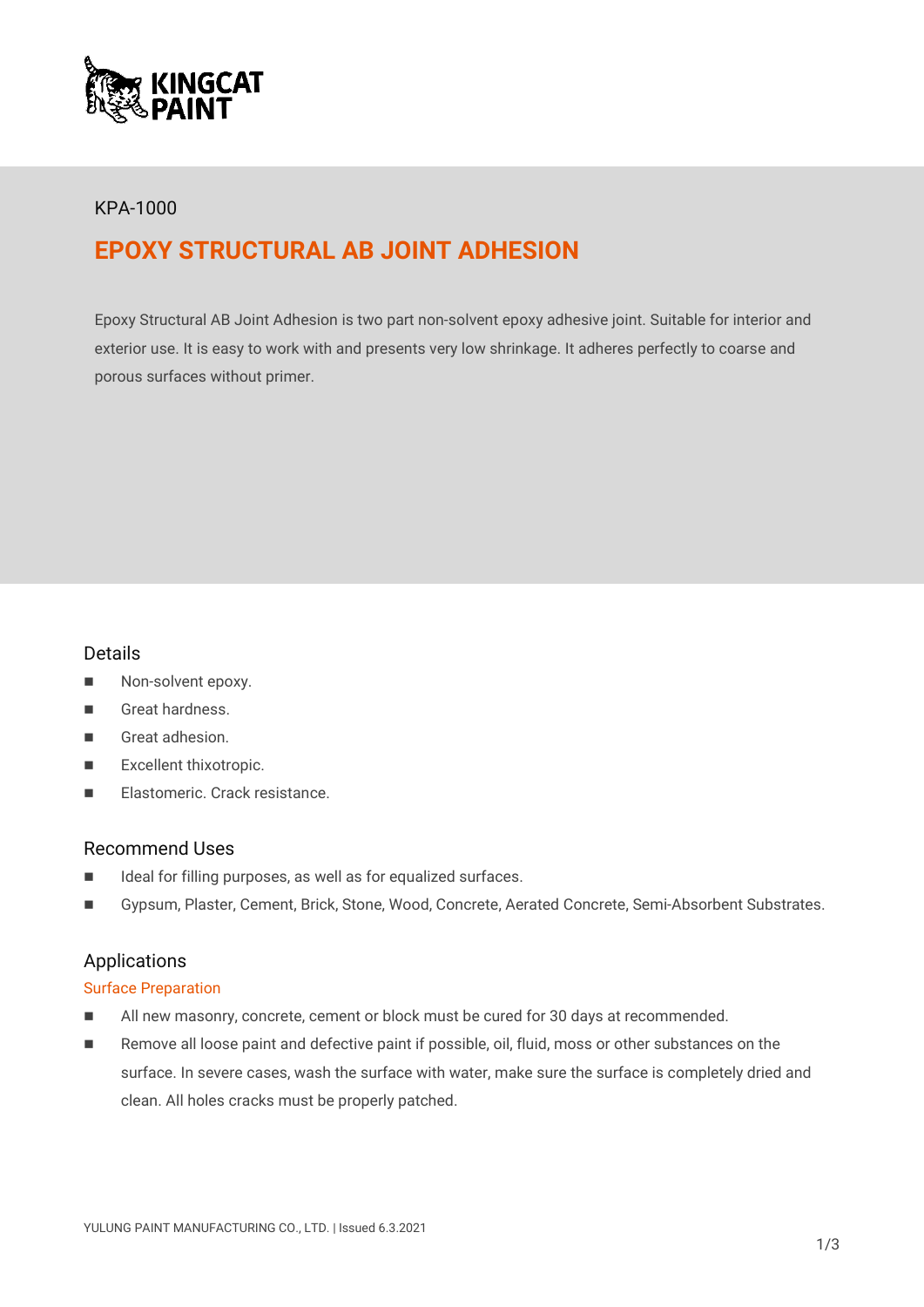#### Application Details

- Both components must be completely agitated (mechanically or manually) before use.
- After mixing of both components the material is ready for processing.
- Using a taping knife to a thickness of up to 0.5-1mm per coat. Any surface lines can be smoothed out just by pressing the taping knife on the surface repeatedly.

### Technical Data

| <b>Property</b>    | <b>Value</b>                                                       |
|--------------------|--------------------------------------------------------------------|
| Tools              | <b>Taping Knife</b>                                                |
| <b>Drying Time</b> | Touch Dry 3-6 Hours, Recoat 24 Hours, Fully Dry 24 Hours (at 25°C) |
| Available Sheen    | Flat                                                               |
| Available Size     | 1:1 kg / 5:5 kg / 10:10 kg / 23:23 kg                              |
| Shelf Life         | 24 months unopened condition                                       |
| Color              | Component A: Green / Component B: Light Gray                       |

Drying and recoat times are temperature, humidity, and film thickness dependent.

Practical coverage is for reference only, which can be differ depending on the brushing surface, flatness and film thickness.

**These figures are only intended as a guide and should not be used in preparing specifications.**

#### Storage

Product should be store in the dry and cool area, please avoid direct sunlight contact to prevent deterioration. Storage beyond the date specified on the label does not necessarily mean that the product is no longer usable. In this case however, the properties required for the intended use must be checked for quality assurance reasons.

After container is opened, use the product immediately and prevent long-term storage.

#### Cautions and Safety

- Do not use if rain or heavy dew is expected within 24 hours.
- Avoid applying the product when the temperature is below 50°F.
- **KEEP OUT REACH OF CHILDREN DO NOT TAKE INTERNALLY.**
- When spraying. Do not breathe spray, wear suitable respiratory protective equipment.
- Avoid direct contact with skin and eyes.
- In case of contact with eyes, rinse immediately with plenty of water and seek for the medical advice.
- **EXECUTE:** After contact with skin, wash with soap and water.
- Safety Data Sheet (SDS) is available on [www.kingcatpaint.com.tw.](http://www.kingcatpaint.com.tw/)